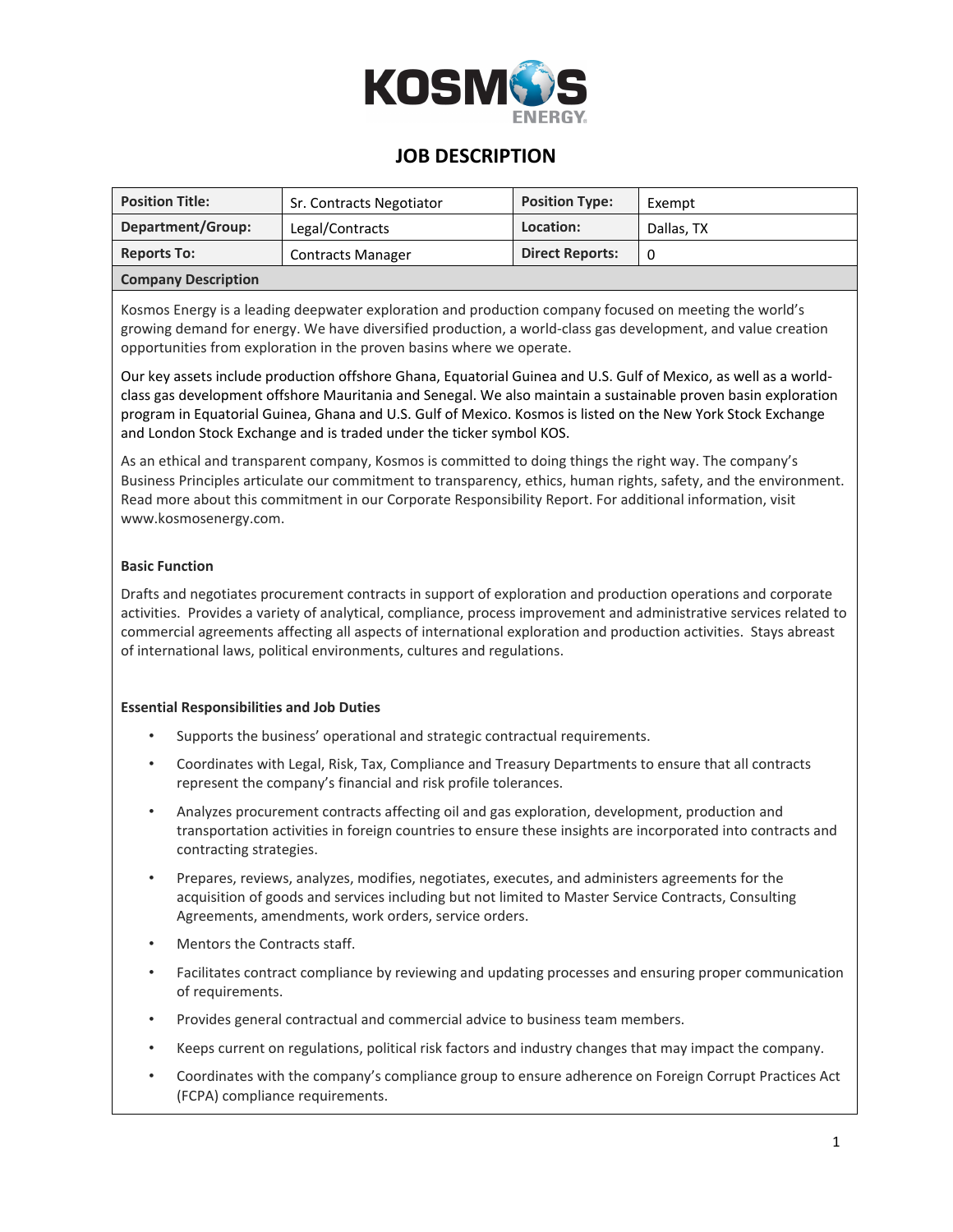

# **JOB DESCRIPTION**

- Ensures international contracts meet all local country/concession laws and regulations.
- Works with international offices on contract adherence to company and country requirements.
- Enables internal customers to succeed in a manner that meets the company's risk profile and protects its interest.
- Handle other projects, duties and responsibilities as assigned.

#### **Qualifications and Education Requirements**

- 8 15 years of international and/or domestic contracts experience in the Oil and Gas industry or related field is desired
- Bachelor's Degree in a technical or business discipline is required
- A JD degree is preferred, but relevant experience may be considered in lieu
- Knowledge of contracts involved in drilling, production, exploration and deepwater major project is preferred
- Knowledge of insurance and indemnity structures utilized in contracts
- Strong general business and contract drafting experience
- Experience negotiating terms and conditions, and incentives for contracts with the ability to anticipate, identify, and resolve complex contractual issues
- Knowledge of FCPA compliance requirements
- Original, creative thinker with the ability to formulate and express a contrarian viewpoint
- Able to work in a fast-paced environment

#### **Attributes**

- Strong interpersonal and communication skills
- Proven ability to prioritize and multi-task
- Exceptional productivity skills. Can be relied on to get the job done accurately and on time.
- Has little need for close management supervision and direction and is comfortable and effective in an informal operating environment
- Proven ability to collaborate with team and generate solutions
- Must be an energetic self-starter with a passion for their work. An engaged, "hands on" team player
- Ability to handle and protect sensitive information in a confidential and professional manner
- Must be able to work with diverse employees, partners and governments from all parts of the world
- Ability to handle multiple tasks and to coordinate efforts with other departments as required
- Advanced problem solving, time management, and decision-making skills required
- Advanced written and verbal communication skills, with the ability to partner effectively with all levels of staff

#### **Physical Requirements and Working Conditions**

Must possess mobility to work in a standard office setting and to use standard office equipment (computer, printer, copier, etc.) stamina to maintain attention to detail despite interruptions, strength to